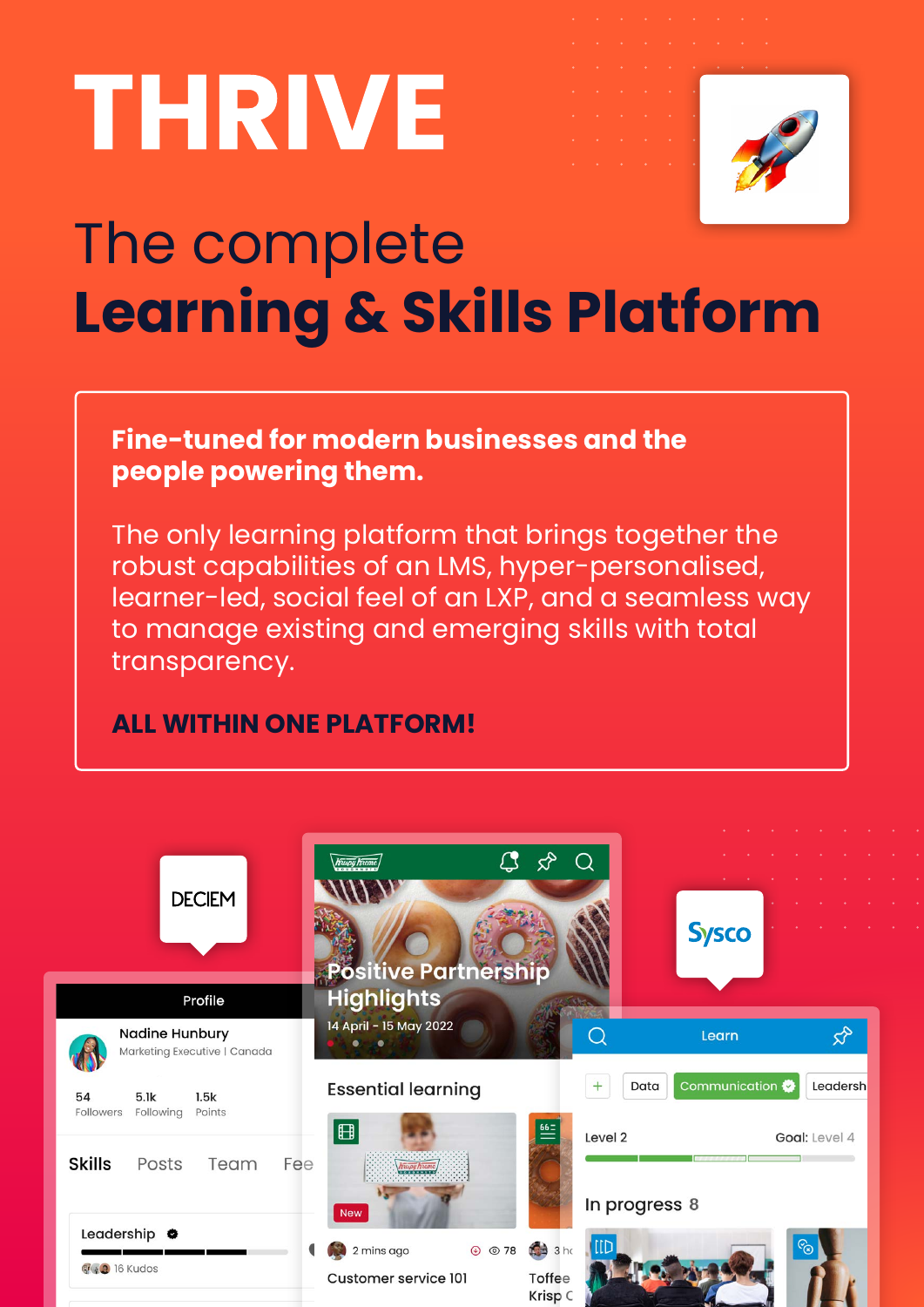### **The modern-day LMS**

**THRIVE** helps modern businesses ditch their outdated learning platform and build totally addictive human experiences.



Our smart Learning & Skills Platform recognises the needs of each learner and makes personalised recommendations that connect your people to each other and endless upskilling opportunities.

We've combined the compliance requirements of an LMS with personalisation, social learning and built-in skills functionality that's wrapped up into the modern user experience your people have come to expect.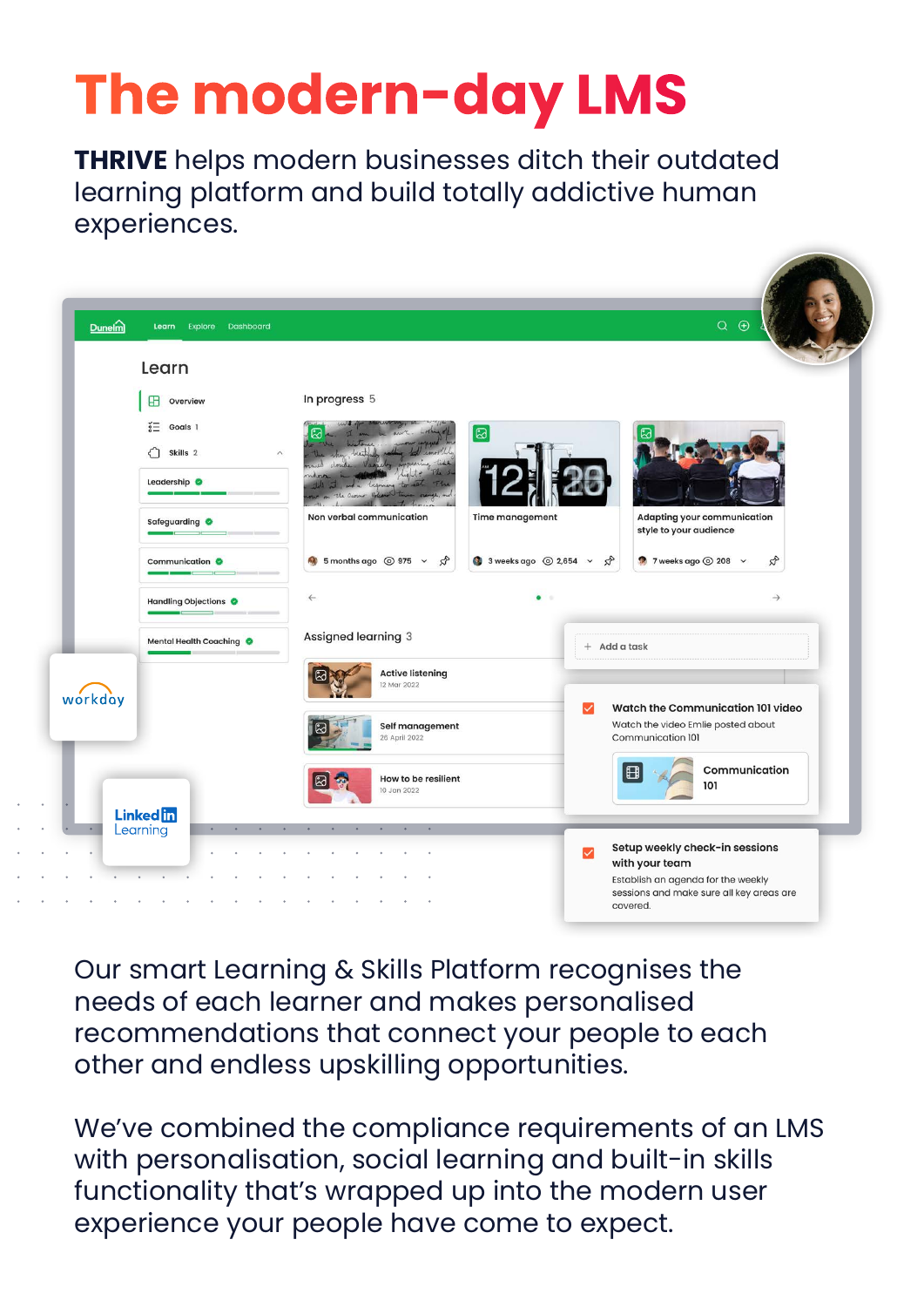# **Free LMS migration service**

We offer a free tool to migrate your learning records, user information, and content from courses from your existing LMS tool.

We originally built this tool as a Totara migration service, and we have since expanded our offering to cover all platforms.

This will provide you with a seamless and easy process to transition from your existing platform to **THRIVE**.

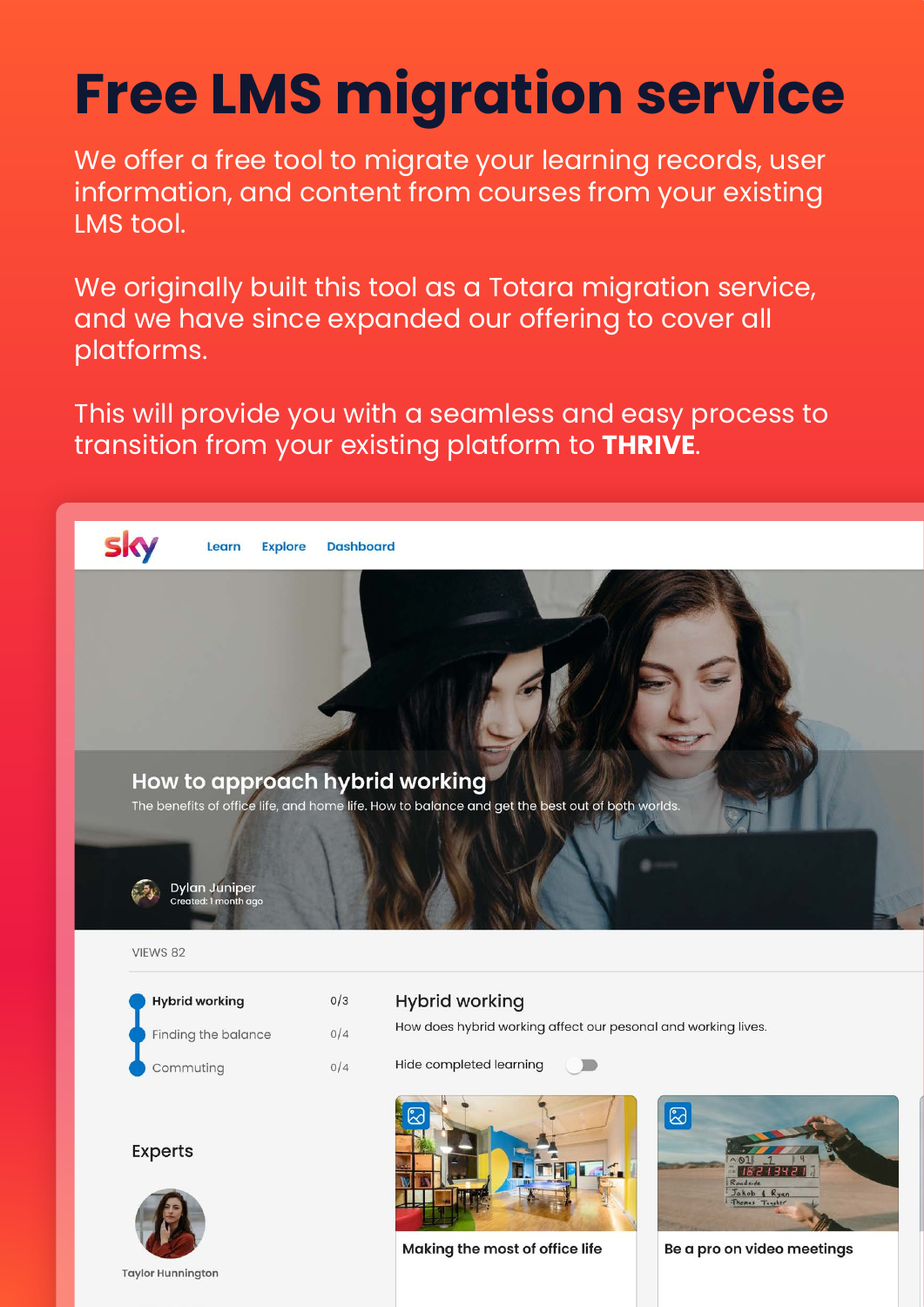#### **It's the learning platform everyone's talking about...**



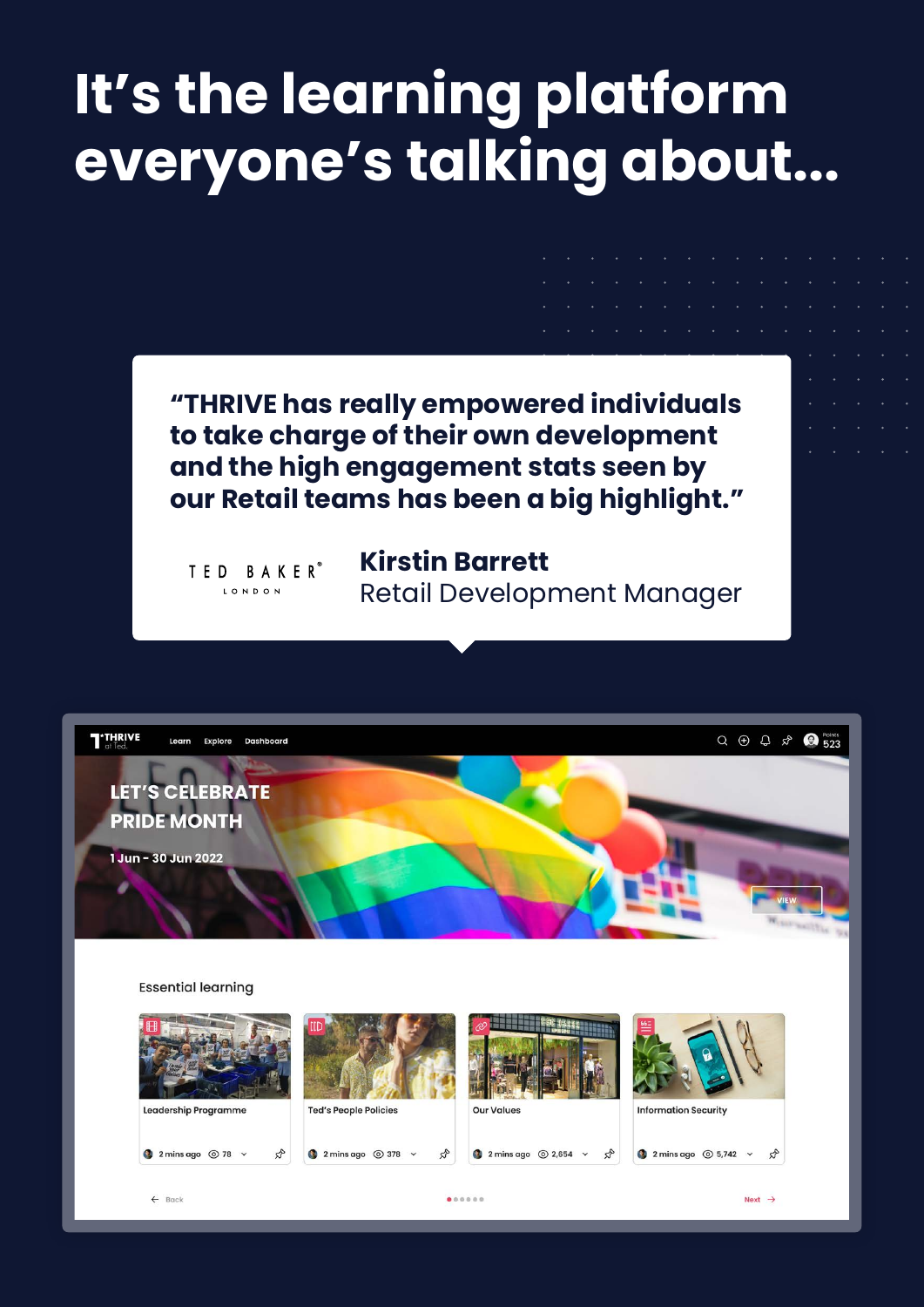# **Onboarding**

We'll be with you every step of the way, and included within our price is a number of added value collaborative workshops with key project stakeholders from your organisation. Each section of onboarding will generally consist of some training/pre-learning for your team and then a workshop to focus on that subject.

Here's what the implementation and onboarding process looks like:

| <b>Activity</b>                                                                                                                                | <b>Timeline</b> |
|------------------------------------------------------------------------------------------------------------------------------------------------|-----------------|
| Kick off & site build<br>Introduction to your CSM, create a project plan,<br>action site build and finalise designs to apply your<br>branding. | Week $1 - 2$    |
| <b>Strategy for success</b><br>Success workshop, KPI identification and launch<br>planning                                                     | Week $2 - 4$    |
| <b>Content considerations</b><br>Content planning workshop, content mapping, tag<br>and discovery creation, content creation workshop          | Week $4 - 6$    |
| <b>People planning</b><br>People planning workshop, create custom fields<br>and audience creation                                              | Week $6 - 8$    |
| <b>Experience Design</b><br>Experience workshop, front-page layout and<br>onboarding                                                           | Week $8 - 10$   |
| <b>Engagement Planning</b><br>Engagement workshop, campaign planning and<br>preparation for launch                                             | Week 10 - 12    |
| <b>Continued support</b><br>Dedicated CSM support, monthly check in's and<br>quarterly reviews                                                 | Ongoing         |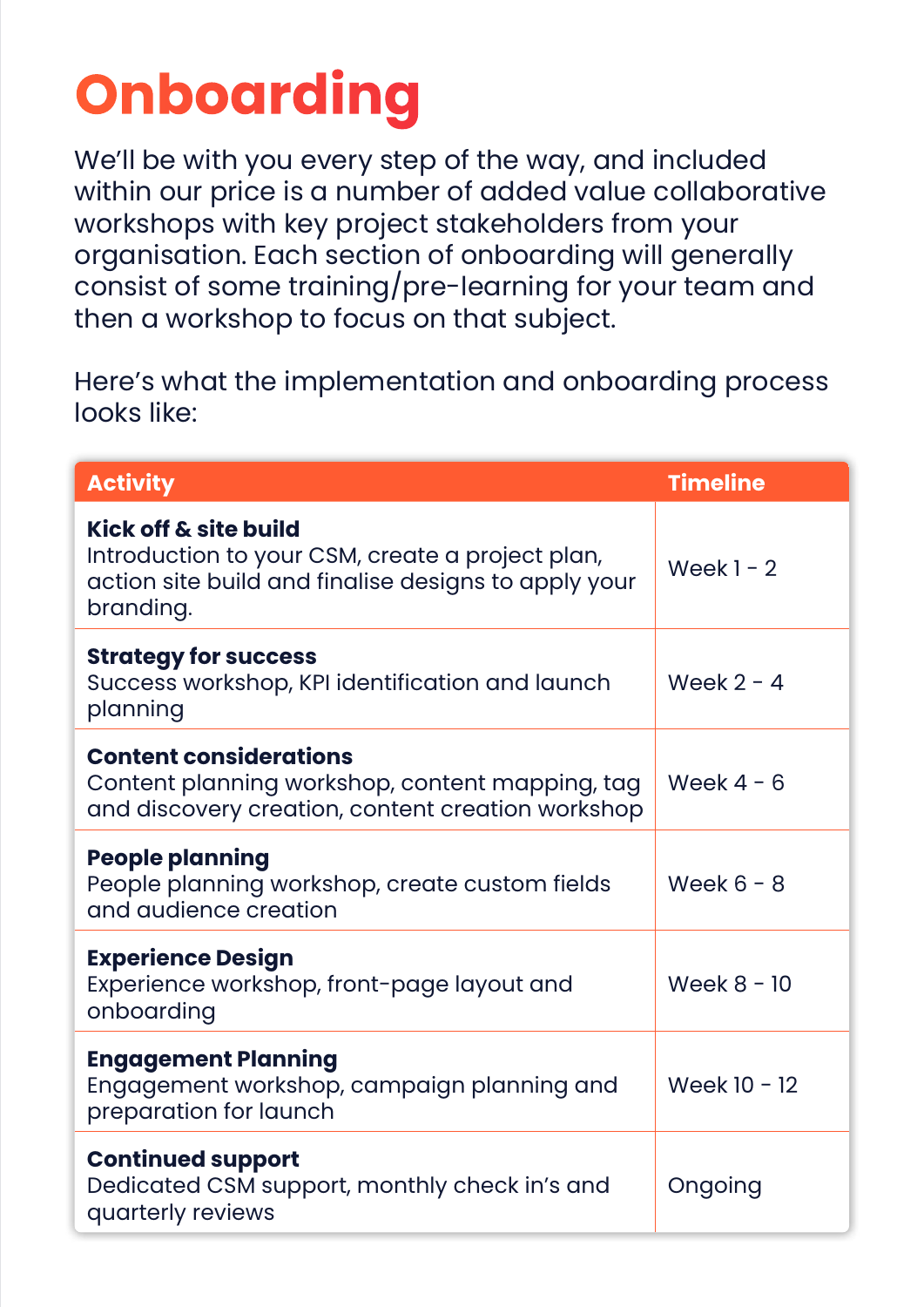#### **Feature overview**

| <b>People</b>                                                                   |                                                                               |
|---------------------------------------------------------------------------------|-------------------------------------------------------------------------------|
| User generated content                                                          | Gamification & points                                                         |
| Follow people & experts                                                         | <b>Badges</b>                                                                 |
| Dynamic audiences / groups                                                      | <b>Notifications</b>                                                          |
| User profiles                                                                   | Skills & topics                                                               |
| Personal goals                                                                  | Skill progression                                                             |
| Assigned goals                                                                  | Recommended learning                                                          |
| Machine learning &<br>personalisation based on<br>interests, skills & behaviour | Content interactions including<br>like, comment, share, link, pin &<br>report |

| <b>User experience</b>                              |                                                        |
|-----------------------------------------------------|--------------------------------------------------------|
| Configurable theme & homepage                       | Researched & intuitive UX Design                       |
| Configurable onboarding process Enjoyable UI Design |                                                        |
| Suggested & relevant content                        | Dynamic Explore page, enabling<br>personalised content |

| <b>Events</b>             |                     |
|---------------------------|---------------------|
| Host time-based events    | Attendance tracking |
| Reminders & notifications | Attach pre-reading  |
| <b>Waitlists</b>          |                     |
|                           |                     |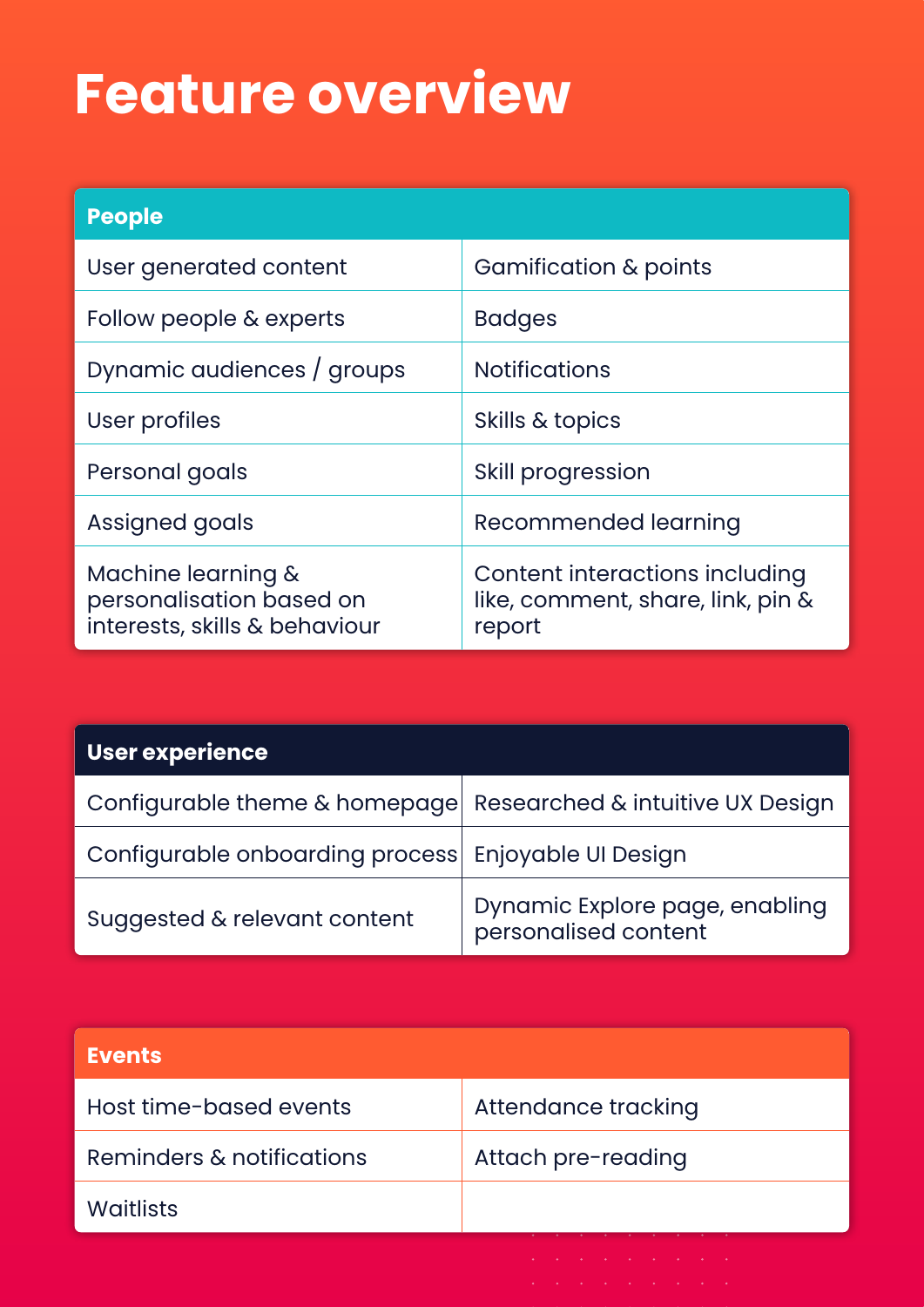| <b>Communication</b>                               |                     |
|----------------------------------------------------|---------------------|
| Configurable delivery options for<br>notifications | Video announcements |
| <b>Articles</b>                                    | Live broadcasting   |
| Formatted notifications                            |                     |

| Learning                                       |                                                  |
|------------------------------------------------|--------------------------------------------------|
| Content tagging with suggestions               | Discussions & comments                           |
| Streaming video                                | Personalised elastic & filtered<br>search        |
| Static learning pathways                       | xAPI activity tracking                           |
| Personalised learning pathways                 | Endorse important content                        |
| Quiz                                           | Live broadcasting                                |
| Article                                        | <b>Browser extension for Google</b><br>Chrome    |
| File upload                                    | Content versioning - Files,<br>Elearning & Links |
| Link posting                                   | Elearning (SCORM 1.2, CMI5,<br>TinCan)           |
| Questions                                      | Collaborations                                   |
| Professional development - CPD<br>training log |                                                  |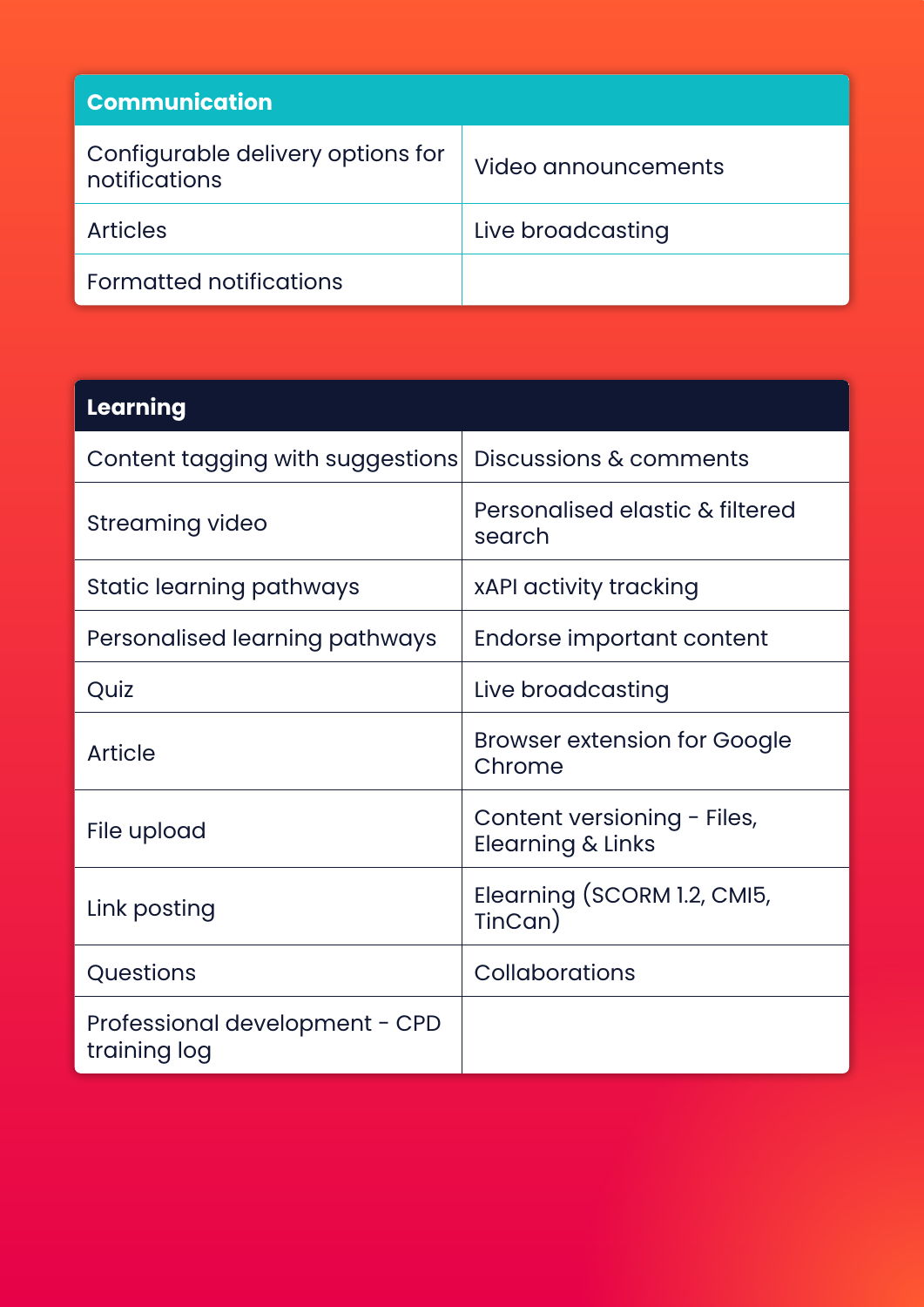#### **Feature overview**

| <b>Management</b>                              |                            |
|------------------------------------------------|----------------------------|
| Automated campaigns with<br>scheduled releases | Admin management           |
| Audience based enrolment                       | Audience based permissions |
| Manager dashbaord (team management)            |                            |

| <b>Mobile</b>                                               |                                             |
|-------------------------------------------------------------|---------------------------------------------|
| Low touch content (images, links,<br>videos, articles etc.) | High touch content (eLearning,<br>pathways) |
| Offline mode                                                | Homepage parity                             |
| Commenting                                                  | Search                                      |

| <b>Reporting</b>                                      |                                                                                                                                                                                                                                |
|-------------------------------------------------------|--------------------------------------------------------------------------------------------------------------------------------------------------------------------------------------------------------------------------------|
| Graphical reporting & advanced<br>analytics dashboard | Content analytics                                                                                                                                                                                                              |
| Search trends & data                                  | Learner behaviours                                                                                                                                                                                                             |
| Managers digest                                       | Including custom fields in reports                                                                                                                                                                                             |
|                                                       | and the company of the company of the company of the company of the company of the company of the company of the company of the company of the company of the company of the company of the company of the company of the comp |

| <b>Compliance management</b>     |                           |
|----------------------------------|---------------------------|
| Track completions with reporting | Create mandatory pathways |
| Content endorsement              | Reminders                 |
| Development log                  |                           |
|                                  |                           |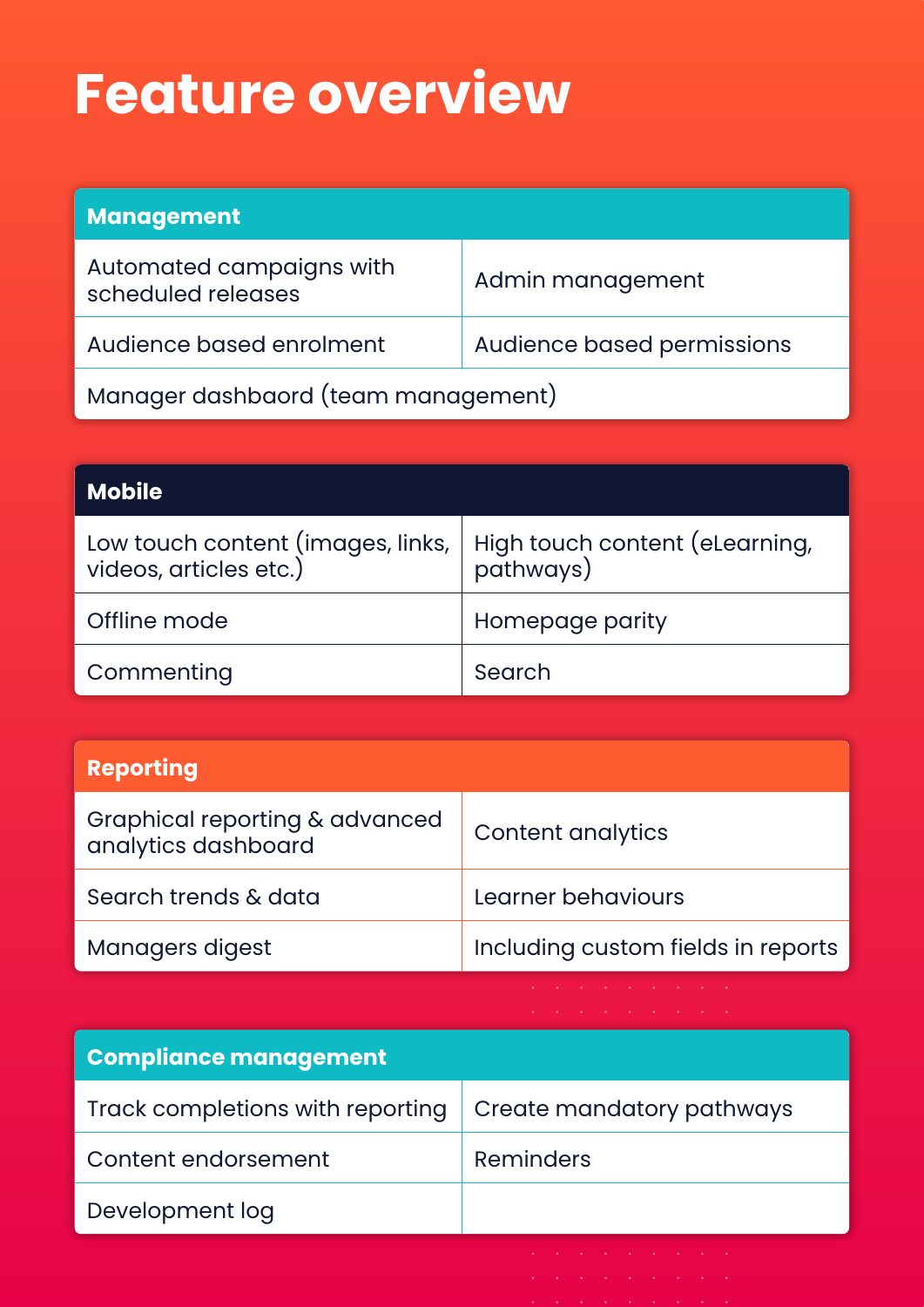| <b>Localisation</b>             |                           |
|---------------------------------|---------------------------|
| UI language translation         | Auto detect timezone      |
| Auto detect language preference | Auto translate articles   |
| Auto translate comments         | Manual translate articles |

| <b>Integrations</b>                                                     |                            |
|-------------------------------------------------------------------------|----------------------------|
| SAML2 or OAuth for Single Sign On                                       | <b>Microsoft Teams</b>     |
| Unsplash                                                                | Unsplash image suggestions |
| Anders Pink                                                             | LinkedIn Learning          |
| getAbstract                                                             | QuestionMark               |
| Slack                                                                   | Open Sesame                |
| SCIM2 Identity Management for<br>Microsoft Azure, OKTA or Pingld<br>etc | YouTube & Vimeo content    |
|                                                                         | <b>CONTENT CIUB</b>        |